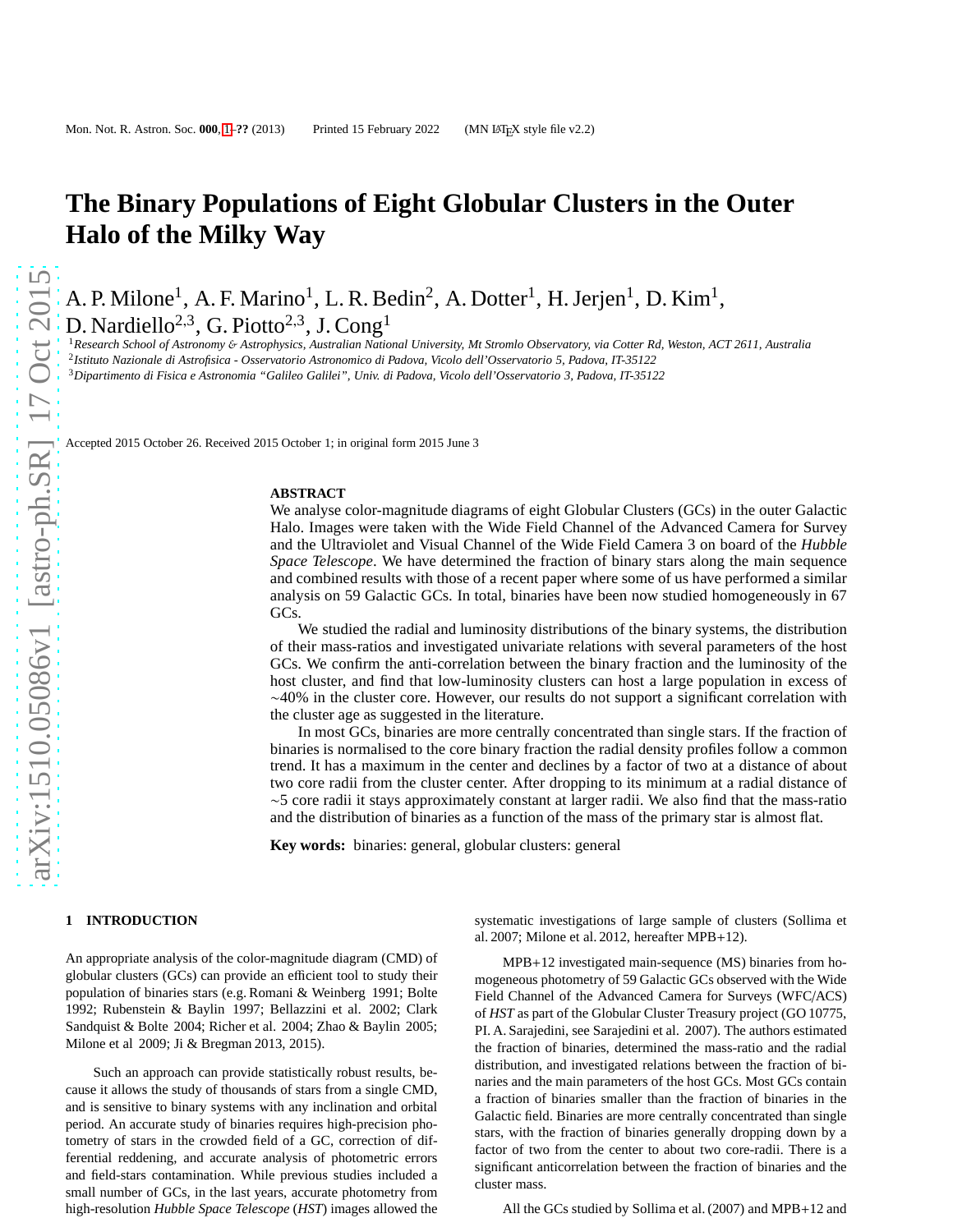# 2 *A. P. Milone et al.*

included in the Globular Cluster Treasury project have Galactocentric distances smaller than *R*<sub>GC</sub> ∼21 kpc. The population of binaries in outer-halo GCs is almost unexplored. Archive data taken with WFC/ACS and with the Ultraviolet and Visual Channel of the Wide Field Camera 3 (UVIS/WFC3) are available for eight outer-halo GCs, namely Pyxis, Ruprecht 106, IC 4499, NGC 6426, NGC 7006, Palomar 15, AM 4, and Palomar 13. These images have been collected through the same F606W and F814W filters as used in GO [1](#page-1-0)0775  $^1$ .

In this paper, we exploit this dataset to extend the study of binaries along the MS by MPB+12 to outer-halo GCs.

#### **2 DATA AND DATA ANALYSIS**

To determine the fraction of binaries in AM 4 and Pal 13 we have used photometry and astrometry from images collected with the UVIS/WFC3 on board of *HST* (GO 11680, PI: G. H. Smith, see Hamren et al. 2013). This dataset consists of  $4\times 615$ s in F606W and  $4\times620s$  in F814W for AM4 and  $4\times610s$  in F606W and  $4\times615s$  in F814W for Pal 13. For the other six outer-halo GCs we have used the photometric catalogs from Dotter et al. (2011) obtained by using ACS/WFC images from GO 11586 (PI: A. Dotter, see Dotter et al. 2011).

UVIS/WFC3 images have been corrected for the effect of poor charge transfer efficiency following Anderson & Bedin (2010) and by using the software written and provided by these authors. Briefly, they have developed a model that reproduces the trails observed in a large sample of analysed dark exposures. Their software converts the observed into an estimate of the original pixel values by inverting the derived model.

The software that we have adopted to obtain photometry and astrometry of stars in UVIS/WFC3 images has been provided to us by Jay Anderson, is based on the recipe by Anderson et al. (2008) and has been adapted to UVIS/WFC3 by Jay Anderson. We fitted to each star in each exposure a grid of PSFs interpolated specifically for that star, from a 9×5 PSF grid in each chip of the UVIS/WFC3. This grid model consists of a library PSF by Anderson et al. (in preparation) plus a spatially-constant perturbation for each exposure which accounts for any focus variation due to the 'breathing' of *HST*. The PSF fitting of each isolated star uses the central 5×5 pixel and is performed after subtracting off its neighbours as explained in Anderson & King (2006). In the case of stars with significant contamination from close neighbours we performed the PSF fitting on the centermost pixels. The sky level is measured from an annulus with radii 4 and 8 pixels for the brighter stars and 3 and 7 pixels for the fainter stars. As described in detail by Anderson et al. (2008), we have inferred positions and luminosities of bright and faint stars by using two different methods. Bright stars have been measured independently in each image and results combined later, while astrometry and photometry of each very faint star has been determined by simultaneously fitting all the pixels in all the exposures.

Stellar positions have been corrected for geometrical distortion using the solution by Bellini, Anderson & Bedin (2011), and photometry has been calibrated to the Vega-mag system as in Bedin et al. (2005) by using the zero points provided by the STScI web page for WFC3/UVIS<sup>[2](#page-1-1)</sup>.

We exploit three indexes provided by the adopted software and described in detail by Anderson et al. (2008) as diagnostics of photometric quality: the fraction of flux in the stellar aperture from its neighbours (*o*), the fractional residuals in the fit of the PSF to the pixel (*q*), and the rms of the independent measurements of the average position in the F606W and F814W images. We limited our study to relatively-isolated stars with small astrometric uncertainties and well fitted by the PSF, in close analogy to MPB+12. These stars have been selected as in MPB+12 (see their Sect. 2.1), by rejecting any source that, in comparison to stars with similar luminosity, exhibit anomalously large values of the *q* or *o* parameters, or large values of the position rms.

Finally, the CMDs have been corrected for differential reddening and for spatial variation of the photometric zero point due to small PSF inaccuracies by using the method described in MPB+12 (see their Sect. 3). Briefly, we have first rotated the CMD of each cluster in a way that the new abscissa is parallel to the reddening vector. Then, we have derived a fiducial line of the MS and the SGB of each cluster, by putting a spline through the median value of the quantities in the abscissa (pseudo-color) and the ordinata (pseudo-magnitude) in the rotated reference frame derived in successive short bins of pseudo-magnitude, and we iterated this step with a sigma clipping; We have then derived for each star the pseudo-color residuals of a sample of 50 relatively-bright and wellmeasured MS and SGB stars with respect to the fiducial line. To do this we have excluded the target star from the calculation of its own differential reddening. We assumed as differential reddening of each star, the median value of such residuals measured along the reddening line.

#### <span id="page-1-3"></span>**2.1 Artificial Stars**

As discussed in MPB+12 and in the next subsection, artificial stars (ASs) are crucial to determine the fraction of binaries in any GC. AS-tests have been performed as in Anderson et al. (2008). Briefly, we have first generated a list including the position in the reference frame and the magnitudes of 500,000 stars. ASs have been placed along the MS fiducial line in the CMD of each cluster with a flat luminosity function in the F814W band covering the magnitude range from the saturation level down to an instrumental F814W magnitude<sup>[3](#page-1-2)</sup> of  $-4.5$ . The projected distribution of stars is flat within the cluster core and declines as  $r^{-1}$  outside the core.

The software described by Anderson et al. (2008) generates for each star in the input list and for each image, a star with the appropriate coordinates and flux. Then it measures its magnitude and position by using the same procedure as for real stars and provides the same diagnostics of the photometric quality as for real stars. We considered an AS as recovered when the measured luminosity in each band differs from the input value by not more

<span id="page-1-0"></span><sup>&</sup>lt;sup>1</sup> The photometry of MS stars in the F606W and F814W of WFC/ACS and the UVIS/WFC3 filters is very similar. Isochrones from Dotter et al. (2008) with age and metallicity of AM 4 ([Fe/H]=−1.3, Harris 1996, 2010, age=13 Gyr) show that the maximum difference between the luminosity of MS stars brighter than  $m_{F814W,TO}$  + 3.75, where  $m_{F814W,TO}$ is the magnitude of the main-sequence turn off, is  $\Delta m_{\text{F606W}} = 0.018$  and ∆*m*F814W =0.011 mag. The maximum color difference is ∆*m*F606W − *m*F814W = 0.008*mag*. When we use isochrones with the metallicity as Pal 13 ([Fe/H]=-1.88, Harris 1996, 2010) we obtain identical results: ∆*m*F606W =0.016, ∆*m*F814W =0.010 mag, and ∆*m*F606W − *m*F814W = 0.006*mag*. Such small differences are negligible for our purposes.

<sup>2</sup> http://www.stsci.edu/hst/acs/analysis/zeropoints/zpt.py

<span id="page-1-2"></span><span id="page-1-1"></span><sup>&</sup>lt;sup>3</sup> instrumental magnitudes are defined as  $-2.5 \log_{10}(\text{flux}_{DN})$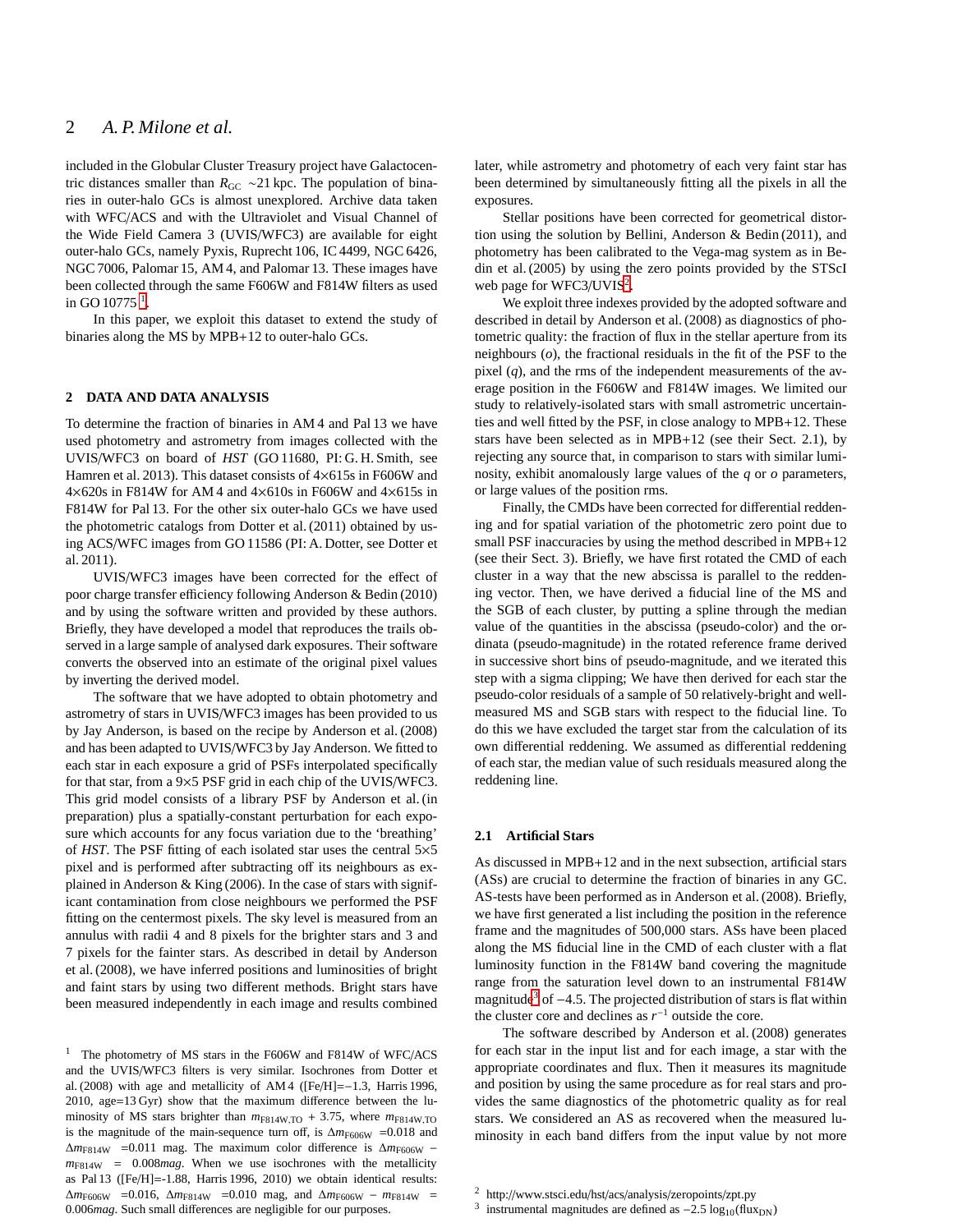than 0.75 mag, and the position by less than 0.5 pix in each coordinate. We used for ASs the same procedure described above for real stars to select a sub-sample of relatively-isolated stars with small astrometric errors, and well fitted by the PSF. ASs have been first used to derive the completeness level of our sample by following the recipe in MPB+12 (see their Sect. 2.2 for details). Briefly, we have determined a 5 grid in the magnitude-radius plane. Specifically we have subdivided the field of view into five circular regions and within each of them, we have analysed AS results in 8 magnitude bins over the interval from  $-13.75 < m<sub>F814W</sub> < -4.5$ . We have determined, for each grid point, the completeness as the fraction of recovered to added stars and interpolated these grid points to estimate the completeness value associated to each star. Moreover, a subsample of 100,000 ASs have been used to estimate the fraction of chance-superposition binaries as we will descrive in the next Section.

## **2.2 The fraction of binaries**

In this section we describe the method adopted to determine the fraction of binaries with mass ratio, q>0.5. Indeed, binaries with smaller mass ratios are very close to the MS fiducial line and, due to photometric errors, are indistinguishable from single MS stars.

To determine the fraction of binaries with mass ratio q>0.5 we used the method described by MPB+12, that we summarise here for convenience. Briefly, we determined the magnitude of the MS turnoff (TO) in the F814W band ( $m_{F814W,TO}$ ) and defined two regions in the CMD: a region "A" populated by single stars and those binary systems with a primary component with  $m_{F814W,TO}$  + 0.75 <  $m_{F814W}$  <  $m_{F814W,TO}$  + 3.75 (the shadowed area in each panel of Fig. [1\)](#page-3-0), and a region "B" which is the portion of A containing the binaries with q>0.5 (the darker area in the panels of Fig. [1\)](#page-3-0). The reddest line is the locus of the equal-mass binaries shifted to the red by 4- $\sigma$  (where  $\sigma$  is the error estimated as in MPB+12). The dashed line is the MS fiducial moved by  $4 \sigma$  to the blue. The locus of the CMD of binaries with a given mass ratio has been determined by using the mass-luminosity relation provided by the best-fitting isochrones from Dotter et al. (2008).

The fraction of binaries with q>0.5 is calculated as in Eq. 1 in MPB+12:

<span id="page-2-1"></span>
$$
f_{\text{bin}}^{\text{q}>0.5} = \frac{N_{\text{REAL}}^{\text{B}} - N_{\text{FIELD}}^{\text{B}}}{N_{\text{REAL}}^{\text{A}} - N_{\text{FIELD}}^{\text{A}}} - \frac{N_{\text{ART}}^{\text{B}}}{N_{\text{ART}}^{\text{A}}},\tag{1}
$$

where  $N_{\text{REAL}}^{\text{A,B}}$  is the number of cluster stars (corrected for completeness) observed in region A (B) of the CMD;  $N_{\text{ART}}^{\text{A,B}}$  and  $N_{\text{FIED}}^{\text{A,B}}$ are the corresponding numbers of artificial stars, and field stars normalised to the area of the cluster field.

In order to derive the CMD of artificial stars used to estimate  $N_{\text{ART}}^{A,(B)}$  we have used ASs. Specifically, we have selected for each observed star a set of ASs from the catalog derived in Sect. [2.1](#page-1-3) with a measured F814W magnitude within 0.2 mag and a radial distance within 200 pixels for a total 100,000 ASs. This procedure ensures that the sample of artificial stars used to infer the fraction of chance-superposition binaries, that is the ratio  $\frac{N_{ART}^{B}}{N_{ART}}$ , has almost the same spatial and luminosity distribution as the observed ones. The CMD derived from ASs is shown in the middle panel of Fig. [1](#page-3-0) for Rup 106 where for clearness, we have selected a subsample of stars that is equal in number to the number of real stars plotted in the right panel of the same figure. To estimate the number of field stars we used a synthetic  $m_{F814W}$  versus  $m_{F606W}-m_{F814W}$  CMD containing the same number of field stars expected in the field of view of each GC. To do this, we used the program Trilegal  $1.6<sup>4</sup>$  $1.6<sup>4</sup>$  $1.6<sup>4</sup>$  which predicts star counts, and colours and magnitudes for stars in any Galactic field on the basis of the Galactic model by Girardi et al. (2005). We repeated the same procedure for the fraction of binaries with q>0.6 and q>0.7.

As done in MPB+12, we have analysed annuli with different radial distances from the cluster center. When we study the binaries in a given annulus, the ASs used to derive the fraction of binaries as in Eq. [1](#page-2-1) have been extracted from the same annulus in such a way that the photometric and astrometric measurements of both real and artificial stars are similarly affected by crowding. We have measured both the total fraction of binaries and the fraction of binaries with  $q>0.5$  in the core ( $r<sub>C</sub>$  sample), in the region between the core and the half-mass radius ( $r_{\text{C-HM}}$  sample), and outside the halfmass radius  $(r<sub>oHM</sub> sample)$ . The values for the core radii are from the Harris (1996, updated as in 2010) catalog while the values for the half-mass radii are from the 2003 edition. The clusters centers have been determined by Ryan Goldsbury (private communication) as in Goldsbury et al. (2010) and will be published in a separate paper. In the case of NGC 7006, which is the most-massive cluster of our sample, we have excluded from the analysis stars within a minimum cluster radius  $(R<sub>MIN</sub>=0.8$  arcmin) where crowding prevents us from distinguishing binaries with  $q$  > 0.5.

In principle, the total fraction of binaries,  $f_{\text{bin}}^{\text{TOT}}$  can be inferred from the fraction of binaries by adopting a mass-ratio distribution (Sollima et al. 2007). In this paper, we will follow the approach by Sollima and collaborators and estimate  $f_{\text{bin}}^{\text{TOT}}$  by extrapolating the values obtained for  $f_{\text{bin}}^{q>0.5}$ . MPB+12 compared the binary fraction determined for 59 GCs in small intervals of mass ratio and concluded that the analysed GCs have, on average a flat mass-ratio distribution for q>0.5. Unfortunately, the mass-ratio distribution of binaries in GCs is poorly constrained for  $q<0.5$ . In this paper we will extrapolate the result by MPB+12 to lower mass ratio and assume that the total fraction of binaries is two times the fraction of binaries with q>0.5. For completeness, we recall the conclusion by MPB+12 that, if we assume a Fisher et al. (2005) massratio distribution the total binary fraction is  $f_{\text{bin}}^{\text{TOT}} = 1.504 f_{\text{bin}}^{q>0.5}$ , while if we assume that binary pairs formed by random association of stars with different masses according to a Kroupa (2002) initial mass function, we obtain  $f_{\text{bin}}^{\text{TOT}} = 4.167 f_{\text{bin}}^{q>0.5}$ .

#### <span id="page-2-2"></span>**2.3 Globular-cluster parameters**

<span id="page-2-0"></span>In Sect. [4](#page-6-0) we will correlate the binary fraction with a number of physical and morphological parameters of the host GCs. For that purpose we extracted the following parameters from the 2010 edition of the Harris (1996) catalog: absolute magnitude  $(M_V)$ , ellipticity (*e*), King (1962)-model central concentration (*c*), central velocity dispersion ( $\sigma$ <sub>V</sub>), logarithm of central stellar density ( $\rho$ <sub>0</sub>), metallicity ([Fe/H]), core relaxation half time  $(\tau_c)$ , and half-mass relaxation half time ( $\tau_{hm}$ ), central surface brightness ( $\mu_V$ ), distance from the Galactic center  $(R_{\text{GC}})$ , specific frequency of RR Lyrae  $(S_{RR\;Lyrae})$ . We used two sets of values for cluster ages. These include ages determined by the group of VandenBerg and collaborators (VandenBerg et al. 2013 and Leaman et al. 2013) and ages based on Dartmouth isochrones, estimated by Dotter et al. (2010, 2011) and Hamren et al. (2013). In the case of AM 4 we derived an age of  $13.0 \pm 1.5$  Gyr by adopting the same method and the same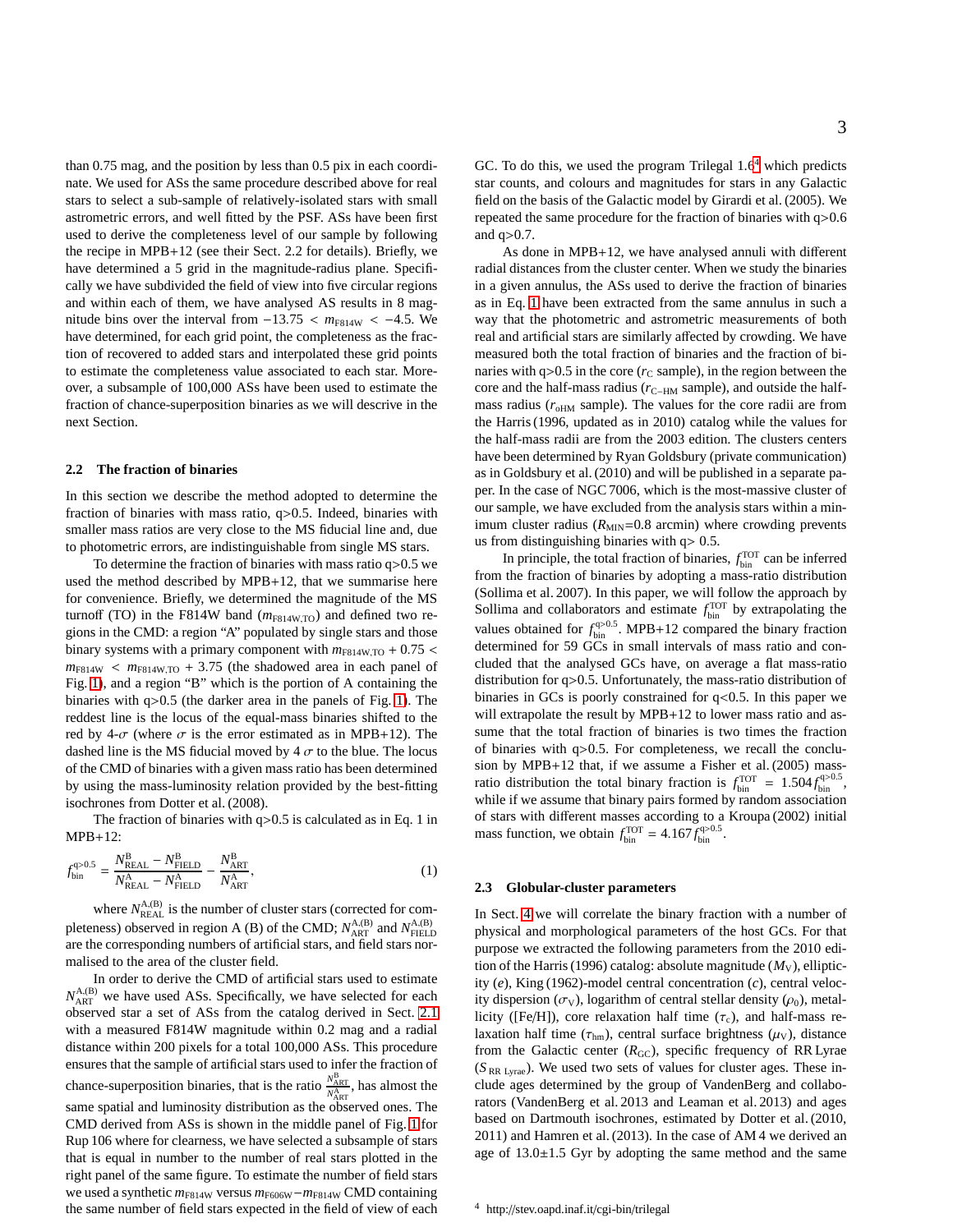

<span id="page-3-0"></span>**Figure 1.** This figure illustrate the procedure to determine the fraction of binaries with q>0.5 for Rup 106. The CMD of stars in the cluster field, the CMD obtained from ASs, and the CMD of field stars are plotted in the left, middle, and right panel, respectively. The region A of the CMD includes both light- and dark-gray areas, while region B is the subregion of A coloured dark gray. Stars in the region A are marked either with black dots or with black crosses. In particular, black crosses indicate stars in the region B.

isochrones used by Dotter et al. (2010) and assuming the same values of metallicity, reddening, and distance modulus as in Hamren et al. (2013). In addition, we have used the values of the R-parameter (*R*) provided by Salaris et al. (2004), which are sensitive to the helium content of GCs.

To study the relation between binaries and the horizontal branch (HB), we have used several quantities as indicator of the HB morphology. The HB-ratio, (HBR), from the 2003 version of the Harris 1996 catalog, the  $m_{F606W}$  −  $m_{F814W}$  color distance from the RGB and the reddest part of the HB ( $L1$ ), and the  $m_{F606W} - m_{F814W}$ color extension of the HB (*L*2) from Milone et al. (2014).

## **3 RESULTS**

The fraction of binaries with  $q > 0.5$ ,  $q > 0.6$  and  $q > 0.7$  and the total fraction of binaries extrapolated by assuming a flat mass-ratio distribution is listed in Table [4](#page-10-0) for the  $r_{\rm C}$ ,  $r_{\rm C-HM}$ , and  $r_{\rm oHM}$  sample and in the whole field of view. These values will be used in Sect. [4](#page-6-0) to investigate univariate relations between the fraction of binaries and a number of structural and morphological parameters of the host GC. In the following subsection we will combine results from this paper and from MPB+12 to analyse the radial distribution, the mass-ratio distribution and the distribution of the binary systems as a function of the luminosity and the mass of the primary component.

#### **3.1 Radial distribution**

To investigate the radial distribution of binaries, we follow the same recipe as described in Sect. 5.5 of MPB+12. Briefly, we have divided the field of view in four concentric annuli, each containing the same number of stars in the CMD region *A*, and determined the fraction of binaries in each annulus. Results are illustrated in Fig. [2.](#page-5-0) Upper panels show  $f_{\text{bin}}^{q>0.5}$  for the eight GCs studied in this paper. In

six clusters the fraction of binaries is maximum in the innermost cluster regions and decreases at larger radial distances, while in the case of Pal 15 we observe a flat distribution. Unfortunately, stellar crowding prevented us from estimating the binary fraction in the central region of NGC 7006.

In the lower-left panel of Fig. [2,](#page-5-0) we compare the fraction of binaries, normalised to the core binary fraction, for the clusters studied by MPB+12 (gray dots) and for those of this paper (red triangles). As already noticed by MPB+12, it seems that binaries in GCs follow a common radial trend.

To further investigate this issue we have considered a series of  $log(R/R<sub>c</sub>)$  intervals with a width of 0.25. These intervals are defined over a grid of points separated by  $log(R/R<sub>c</sub>)=0.05$  dex. For simplicity, we indicate with  $f_{n,i}$ , where  $i=1,...,N$ , the normalised fraction of binaries within each radial bin  $(f_{\text{bin}}^{q>0.5}/f_{\text{bin},r_C}^{q>0.5})$ . Then we have defined a vector,  $f$ , whose components range from  $f=0.00$  to  $f=2.20$ in steps of 0.01. For each component, j, we have calculated: 2

$$
p_j = \sum_{i=1}^{N} \exp \frac{-(f_{n,i} - f_j)^2}{2\sigma_i^2}
$$

where  $\sigma_i$  is the error associated to  $f_{n,i}$ . The normalised probability for each radial bin,  $P_j$ , is estimated by dividing  $p_j$  by the maximum value of  $p_j$  in that bin.

Results are illustrated in the lower-right panel of Fig. [2](#page-5-0) where the gray levels indicate the normalised probability in the  $f_{\text{bin}}^{q>0.5}/f_{\text{bin},r_C}^{q>0.5}$  vs. log(R/R<sub>c</sub>) plane. We have connected with continuous and dotted red lines the points with  $P = 1.00$  and  $P = 0.68$ , respectively. The continuous line reaches its maximum within the core, and drops down by a factor of two at log(R/R<sub>c</sub>)∼0.3. The maximum probability reaches its minimum at radial distance of ∼5 core radii, and it is almost constant at larger radii. This behaviour supports the idea that, when scaled as in Fig. [2,](#page-5-0) there is a common trend in binary fraction with the core radius in all the GCs. The points with  $P = 1.00$  are well reproduced by the function: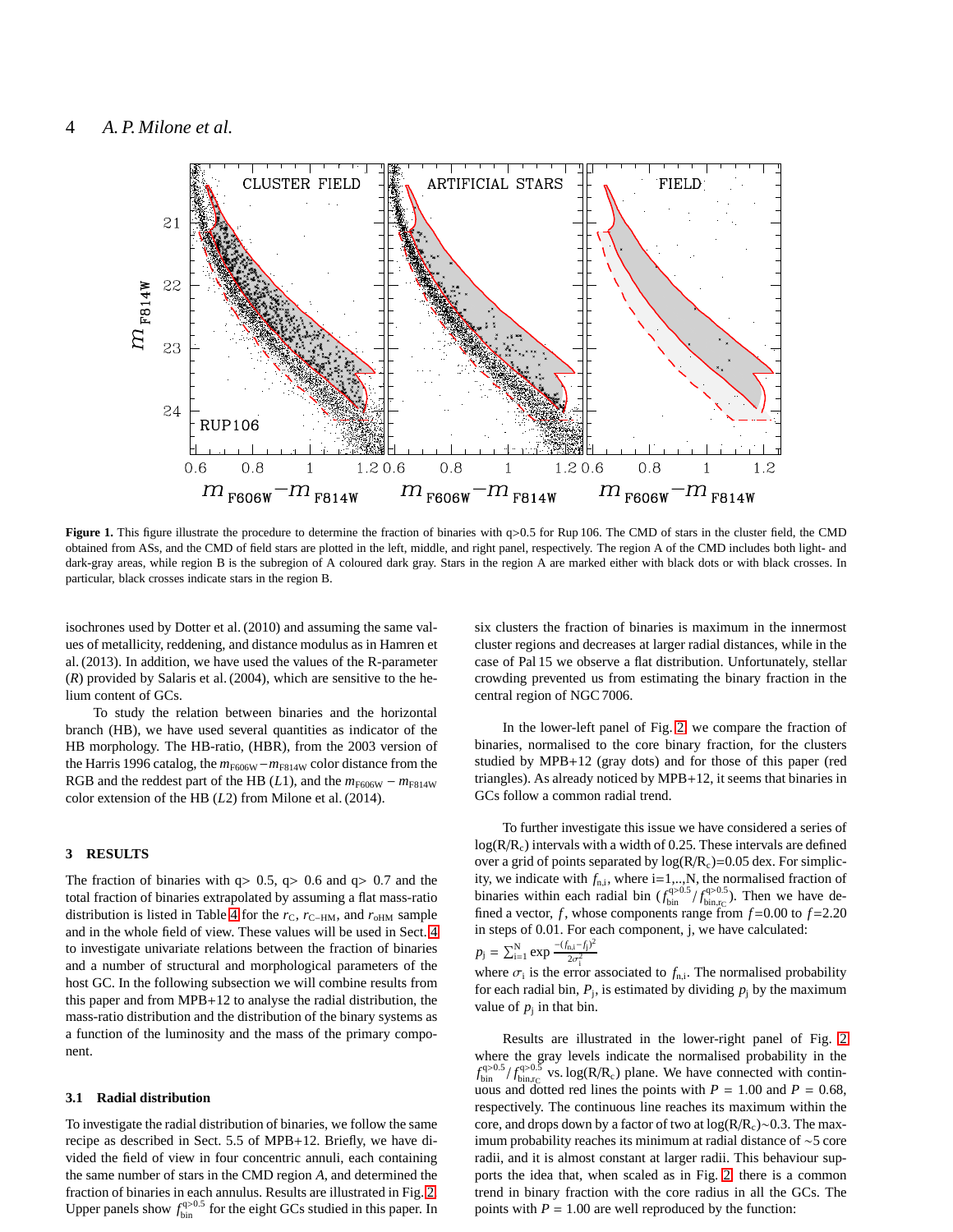**Table 1.** Fraction of binaries with mass ratio q> 0.5, q> 0.6 and q> 0.7, and total fraction of binaries measured in different regions.

| ID                      | <b>REGION</b>                                           | $f_{\text{bin}}^{q>0.5}$               | $f_{\text{bin}}^{q>0.6}$             | $f_{\text{bin}}^{q>0.7}$               | $f_{\text{bin}}^{\text{TOT}}$          |
|-------------------------|---------------------------------------------------------|----------------------------------------|--------------------------------------|----------------------------------------|----------------------------------------|
| AM4                     | $r_{\rm C}$ sample                                      | $0.221 \pm 0.106$                      | $0.255 \pm 0.095$                    | $0.181 \pm 0.069$                      | $0.452 \pm 0.212$                      |
| $R_{\text{min}} = 0.00$ | $r_{\text{C-HM}}$ sample<br>$roHM$ sample<br>UVIS field | $0.202 \pm 0.058$<br>$0.201 \pm 0.051$ | $0.153 \pm 0.044$<br>$0.177 + 0.040$ | $0.145 \pm 0.037$<br>$0.152 \pm 0.032$ | $0.404 \pm 0.116$<br>$0.402 \pm 0.102$ |
| IC4499                  | $r_{\rm C}$ sample                                      | $0.063 \pm 0.007$                      | $0.053 \pm 0.005$                    | $0.044 \pm 0.004$                      | $0.126 \pm 0.014$                      |
|                         | $r_{\text{C-HM}}$ sample                                | $0.050 \pm 0.005$                      | $0.039 \pm 0.003$                    | $0.030 \pm 0.003$                      | $0.100 \pm 0.010$                      |
| $R_{\rm min} = 0.00$    | $roHM$ sample                                           | $0.042 \pm 0.009$                      | $0.035 \pm 0.007$                    | $0.027 \pm 0.005$                      | $0.084 \pm 0.018$                      |
|                         | WFC field                                               | $0.052 \pm 0.004$                      | $0.042 \pm 0.003$                    | $0.034 \pm 0.002$                      | $0.104 \pm 0.008$                      |
| NGC 6426                | $r_{\rm C}$ sample                                      | $0.109 \pm 0.023$                      | $0.114 \pm 0.018$                    | $0.077 \pm 0.014$                      | $0.218 \pm 0.046$                      |
|                         | $r_{\text{C-HM}}$ sample                                | $0.090 \pm 0.008$                      | $0.085 \pm 0.006$                    | $0.067 \pm 0.004$                      | $0.180 \pm 0.016$                      |
| $R_{\text{min}} = 0.00$ | $roHM$ sample                                           | $0.070 \pm 0.007$                      | $0.054 \pm 0.005$                    | $0.040 \pm 0.003$                      | $0.140 \pm 0.014$                      |
|                         | WFC field                                               | $0.080 + 0.005$                        | $0.071 \pm 0.004$                    | $0.053 \pm 0.003$                      | $0.160 \pm 0.010$                      |
| NGC 7006                | $r_{\rm C}$ sample<br>$r_{\text{C-HM}}$ sample          |                                        |                                      |                                        |                                        |
| $R_{\rm min} = 0.80$    | $roHM$ sample                                           | $0.029 \pm 0.009$                      | $0.021 \pm 0.006$                    | $0.017 \pm 0.004$                      | $0.058 \pm 0.012$                      |
|                         | WFC field                                               | $0.029 \pm 0.009$                      | $0.021 \pm 0.006$                    | $0.017 \pm 0.004$                      | $0.058 \pm 0.012$                      |
| <b>PAL 13</b>           | $r_{\rm C}$ sample<br>$r_{\text{C-HM}}$ sample          | $0.383 \pm 0.094$                      | $0.345 \pm 0.077$                    | $0.267 \pm 0.062$                      | $0.766 \pm 0.188$                      |
| $R_{\text{min}} = 0.00$ | $roHM$ sample                                           | $0.302 \pm 0.044$                      | $0.247 + 0.035$                      | $0.179 + 0.028$                        | $0.604 \pm 0.088$                      |
|                         | UVIS field                                              | $0.324 \pm 0.042$                      | $0.271 \pm 0.034$                    | $0.201 \pm 0.027$                      | $0.648 \pm 0.084$                      |
| <b>PAL 15</b>           | $r_{\rm C}$ sample<br>$r_{\text{C-HM}}$ sample          | $0.074 \pm 0.014$                      | $0.060 \pm 0.010$                    | $0.043 \pm 0.007$                      | $0.148 \pm 0.028$                      |
| $R_{\text{min}} = 0.00$ | $r_{\rm oHM}$ sample                                    | $0.081 \pm 0.013$                      | $0.075 \pm 0.010$                    | $0.055 \pm 0.006$                      | $0.162 \pm 0.026$                      |
|                         | WFC field                                               | $0.074 \pm 0.010$                      | $0.066 \pm 0.007$                    | $0.049 \pm 0.004$                      | $0.148 + 0.020$                        |
| <b>PYXIS</b>            | $r_{\rm C}$ sample<br>$r_{\text{C-HM}}$ sample          | $0.096 \pm 0.014$                      | $0.085 \pm 0.011$                    | $0.074 \pm 0.008$                      | $0.192 \pm 0.028$                      |
| $R_{\text{min}} = 0.00$ | $r_{\text{oHM}}$ sample                                 | $0.093 \pm 0.021$                      | $0.079 \pm 0.016$                    | $0.069 \pm 0.012$                      | $0.186 \pm 0.042$                      |
|                         | WFC field                                               | $0.094 \pm 0.012$                      | $0.080 \pm 0.009$                    | $0.068 \pm 0.006$                      | $0.188 + 0.024$                        |
| <b>RUP 106</b>          | $r_{\rm C}$ sample                                      | $0.156 \pm 0.010$                      | $0.130 \pm 0.008$                    | $0.098 \pm 0.006$                      | $0.312 \pm 0.020$                      |
|                         | $r_{\text{C-HM}}$ sample                                | $0.152 \pm 0.039$                      | $0.120 \pm 0.030$                    | $0.087 + 0.023$                        | $0.304 \pm 0.078$                      |
| $R_{\text{min}} = 0.00$ | $roHM$ sample                                           | $0.137 \pm 0.009$                      | $0.113 \pm 0.007$                    | $0.076 \pm 0.005$                      | $0.274 \pm 0.018$                      |
|                         | WFC field                                               | $0.146 \pm 0.007$                      | $0.121 \pm 0.005$                    | $0.086 \pm 0.004$                      | $0.292 \pm 0.014$                      |

$$
f(R^*) = \frac{a_1}{\left(1 + \frac{R^*}{a_2}\right)^2} + a_3\tag{2}
$$

where  $f = f_{\text{bin}}^{q>0.5} / f_{\text{bin},rc}^{q>0.5}$ ,  $R^* = R/R_C$ , and the best-fitting values for the constants are *a*1=1.05, *a*2=3.5, and *a*3=0.2.

As mentioned above, in order to derive the results illustrated in Fig. [2](#page-5-0) we have divided the field of view in four regions with the same number of stars. To test whether our conclusion depends on the adopted binning or not, we have divided the field of view of each cluster in N concentric annuli, such that the minimum and maximum radius of each of them corresponds to  $(i-1)\times r_C$  and  $i \times r_C$ , respectively, where  $r_C$  is the core radius of the cluster and  $i=1,2,...,N$ .

We have thus estimated the fraction of binaries in each annulus for both the GCs studied in this paper and those from MPB+12 and illustrate the results in Fig. [3.](#page-5-1) The comparison of the fraction of binaries, normalised to the core binary fraction is illustrated in the left panel of Fig. [3](#page-5-1) and confirms the impression that, on average, GCs follows a common trend. The normalised probability in the  $f_{\text{bin}}^{q>0.5}/f_{\text{bin},r_C}^{q>0.5}$  vs. log(R/R<sub>c</sub>) plane is plotted in the right panel of

Fig. [3](#page-5-1) and has been derived as described above. Similarly the points with  $P = 1.00$  and  $P = 0.68$  have been connected with continuous and dotted red lines, respectively.

The green dashed-dotted line superimposed on this diagram is the best fitting function derived from Fig. [2.](#page-5-0) The fact that this relation closely reproduces the average observed trend demonstrates that results are not significantly affected by the adopted binning.

#### **3.2 Mass-ratio distribution**

In their study of the mass-ratio distribution of the binary populations, MPB+12 has divided the region B of the CMD into five mass-ratio bins each covering a given mass-ratio interval (∆q<sup>i</sup> , i=1,2,...,5). The size of the five regions has been determined with the criterion that each of them cover almost the same area in the CMD. Specifically, we have used  $q_{min,i}=0.5, 0.61, 0.69, 0.76, 0.83$ and  $q_{max,i}$ =0.61, 0.69, 0.76, 0.83, 1.0 as minimum and maximum values of the mass ratio, respectively, for the five analysed regions. (see Sect. 5.1 of MPB+12 for further details). MPB+12 has calculated the fraction of binaries over the entire field of view, and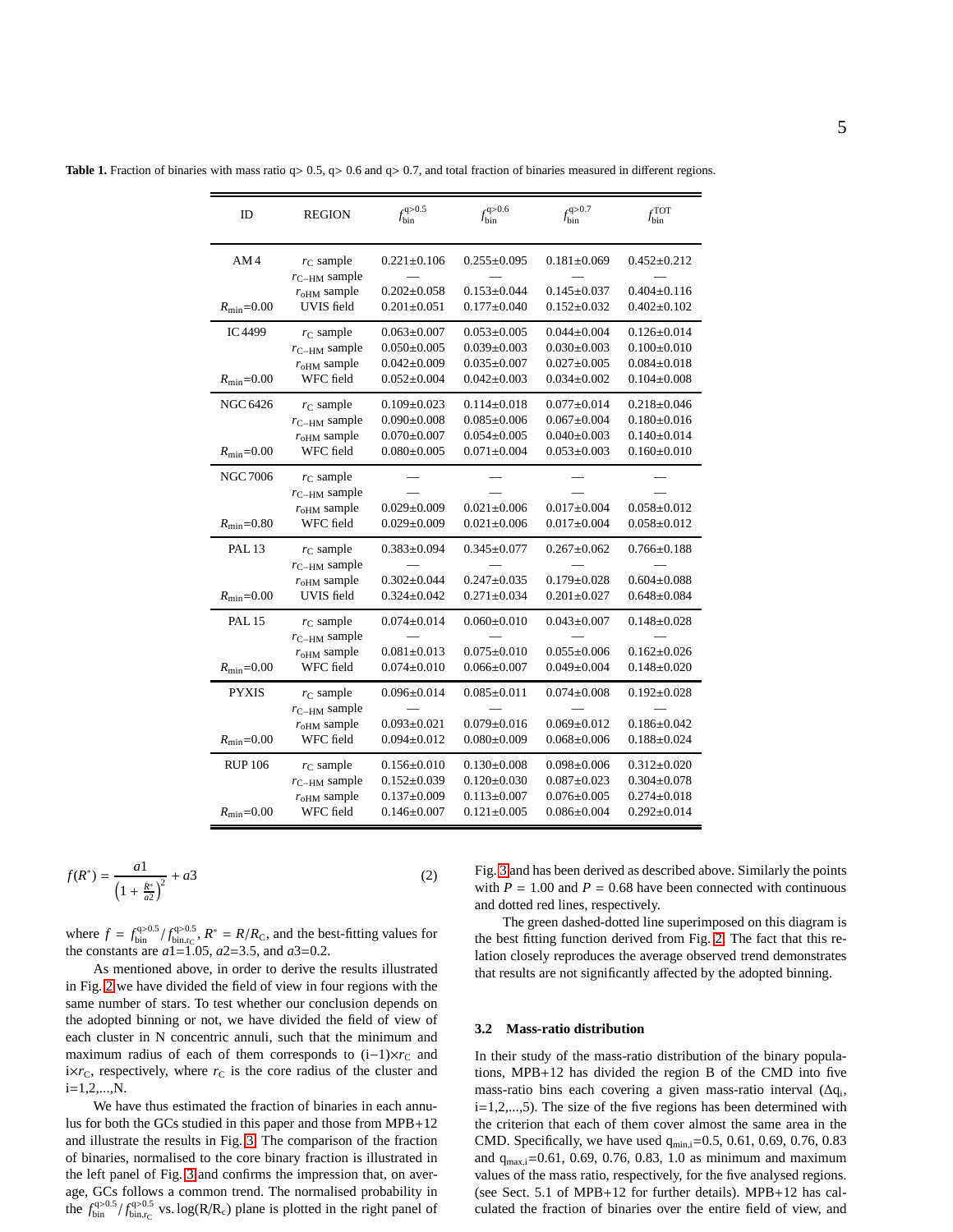

<span id="page-5-0"></span>**Figure 2.** *Upper panels:* Fraction of binaries with mass ratio q>0.5 as a function of the radial distance from the cluster center. The dotted and dashed vertical black lines mark the core and the half-mass radius. The fraction of binaries in the *r*<sub>C</sub>, *r*<sub>C−HM</sub>, and *r*<sub>oHM</sub> sample are plotted with red symbols, while the corresponding errors are indicated by red error bars and shadowed areas. The radial interval corresponding to each red symbol is represented with a red dashed segment. Black dots indicate the fraction of binaries in four radial intervals and the radial coverage of each point is indicated by black horizontal segments. *Lower-left panel:* Binary fraction with q>0.5, in units of core binaries as a function of the radial distance in units of core radii. Red triangles and grey dots indicate the clusters studied in this paper and in MPB+12, respectively. *Lower-right panel:* The gray levels mark the normalised probability distribution in the same plane as in the lower-left panel. The red continuous line connect the points with probability, P=1.00, while the dotted lines represent the one-sigma confidence intervals. The green dash-dotted line is the best fitting function of the points with probability equal to one. See text for details.



<span id="page-5-1"></span>**Figure 3.** As in the lower panels of Fig. [2](#page-5-0) but in this case we have adopted annuli, whose radii are multiples of the cluster core radius. The green dashed-dotted line in the right panel is the best-fitting function derived from Fig. [2.](#page-5-0) See text for details.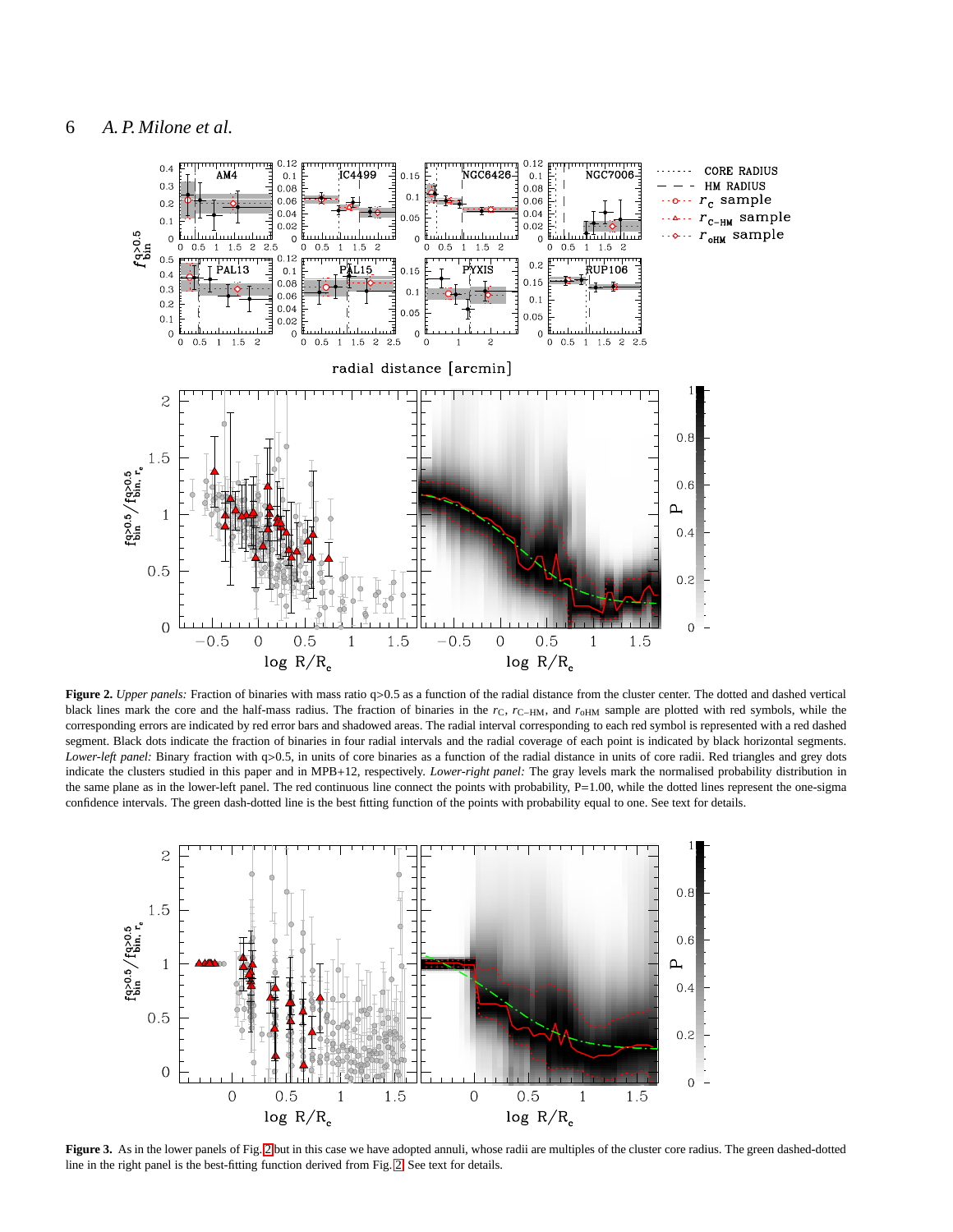have the normalised fraction of binaries  $v_{bin,i} = f_{bin,i}/\Delta q_i$ . This normalisation allows to account for the different mass-ratio intervals spanned by each region and properly investigate the massratio distribution. Moreover, to increase the statistical sample, they have divided the region B into two subregions with  $0.5 < q < 0.7$  and  $0.7 < q < 1.0$  and calculated  $v_{\text{bin}}$  in each of them.

In this section, we extend the analysis by MPB+12 to the outer-halo GCs studied in this paper and plotted  $v_{\text{bin,i}}$  vs. q for each cluster in the left panels of Fig. [4.](#page-7-0) We also compared observations with a flat distribution and calculated for each cluster the reduced  $\chi^2$ . We find that all GCs exhibit a nearly flat mass-ratio distribution. In the cases of Pyxis, AM 4, NGC 6426, and Pal 15 there is a larger fraction of binaries with q>0.7, although this result is only significant at the level of ~1-2  $\sigma$ .

In order to compare results from different clusters we have normalised  $v_{\text{bin,i}}$  by two times the fraction of binaries with q>0.5 estimated in the entire field of view. We have used gray points to plot points from the 59 GCs studied by MPB+12, while red triangles indicate the eight GCs of this paper. For clarity, points have been scattered around the corresponding q value. For each value of  $q_i$ , we have determined the mean normalised  $v_{bin,i}$  and plotted it with red circles. The red error bars are obtained by dividing the r.m.s. of the normalised  $v_{\text{bin,i}}$  by the square-root of  $N-1$  where,  $N$ is the number of analysed clusters. These mean points have been fitted with a straight line by means of least-squares and the best fitting line is represented with gray color code in Fig. [4.](#page-7-0) Its slope is quoted in the figure and is consistent with zero, thus confirming the conclusion by MPB+12 that, on average the mass-ratio distribution of binaries in GCs is flat.

## **3.3 The binary fraction as a function of primary-star luminosity and mass**

In order to investigate the dependence of the binary fraction from the luminosity of the primary star we have calculated the fraction of binaries with q>0.5 over the entire field of view in three F814W magnitude intervals, in close analogy with what was done in MPB+12 (see their Sect. 5.4). Specifically, we have used three luminosity bin including all the single stars and the binaries with a primary star [0.75,1.75], [1.75,2.75] and [2.75,3.75] F814W magnitude fainter than the MSTO, respectively. We will indicate as  $f_{\text{bin,b}}^{q>0.5}$ ,  $f_{\text{bin,i}}^{q>0.5}$ ,  $f_{\text{bin,i}}^{q>0.5}$  the fraction of binaries with q>0.5 measured in the bright, intermediate, and faint luminosity interval, respectively.

Results are illustrated in Fig. [5.](#page-7-1) The black dots in the left panels show  $f_{\text{bin,b},i,f}^{q>0.5}$  as a function of the F814W magnitude difference from the MSTO ( $\Delta m_{F814W}$ ). The red circles indicate the fraction of binaries with q>0.5 in the entire [0.75,3.75] magnitude interval. Horizontal lines mark the ∆*m*<sub>F814W</sub> interval corresponding to each points, while the vertical lines and the shadowed areas represent error bars.

To compare results from different clusters and investigate the relation between the fraction of binaries and the mass of the primary component, in the right panel of Fig. [5](#page-7-1) we have divided  $f_{\text{bin},b,i,f}^{q>0.5}$  by the fraction of binaries with q>0.5 in the entire field and plotted  $f_{\text{bin},b,i,f}^{q>0.5}$  against the average mass of the primary-component stars of the binaries in each magnitude interval. Stellar masses have been derived by using the mass-luminosity relation provided by the adopted isochrones from Dotter et al. (2008). Gray points and red triangles indicate results from this paper and from MPB+12. The gray line is the best-fitting straight line, whose slope, indicated in

## <span id="page-6-0"></span>**4 RELATION BETWEEN BINARY FRACTION AND GLOBULAR-CLUSTER PARAMETERS**

In this Section we investigate correlation between the binary fraction and the physical and some morphological parameters of the host GCs listed in Sect. [2.3,](#page-2-2) in close analogy with what done by MPB+12. Results are provided in Table [4](#page-10-0) where we indicate for each parameter the Spearman's rank correlation coefficient, *r*. We used bootstrapping statistics to estimate uncertainties in *r*. To do this we generated 1,000 resamples of the observed dataset, of equal size, and for each resample (i), (which is generated by random sampling with replacement from the original dataset) we estimated  $r_i$ . We considered the dispersion of the r<sub>i</sub> measurements ( $\sigma_r$ ) as indicative of robustness of r and list the number of included GCs (*N*). Since the definition of core radius is not reliable for post-corecollapse (PCC) clusters (Trager et al. 1995) we have excluded these GCs from the calculation of *r*.

Figure [6](#page-8-0) shows a significant correlation between the fraction of binaries and the absolute magnitude of the host GC, which is present in each  $r_c$ ,  $r_{c-HM}$ , and  $r_{oHM}$  sample. This relation is clearly visible from the clusters studied by MPB+12 (gray dots) and the eight GCs studied in this paper (red triangles) follow a similar trend in the  $f_{\text{bin}}$  vs.  $M_V$  plane. In particular the two GCs with very-low luminosities, namely AM 4 and Pal 13 host a large fraction of binaries with mass ratio larger than  $0.5 \left( f_{\text{bin}}^{q>0.5} > 0.2 \right)$ . Noticeable, the presence of a large binary fraction in Pal 13 confirms previous findings by Clark Sandquist & Bolte 2004 who analysed photometry from Keck II telescope of this cluster and concluded that Pal 13 host more than 30±4% of binaries.

In contrast, PCC clusters, which are represented with black crosses, seem to exhibit a flat distribution in the middle and left panel of Fig. [6.](#page-8-0) However, we admit that this conclusion is currently based only on a small number of PCC GCs (nine in total) and a small interval of absolute luminosity. Moreover, there is a significant scatter for clusters with the the same absolute luminosity, which suggest that apart from the GC luminosity (a proxy for the GC mass) at least one more parameter is needed to explain the content of binaries in GCs.

The correlation between the binary fraction and the age of the host cluster has been widely debated in recent literature. Ji & Bregman (2015) have estimated the fraction of binaries in 35 Galactic GCs from the same dataset by Sarajedini et al. (2007) and Anderson et al. (2008) previously analysed by MPB+12. From the analysis of the binary fraction in the core of 24 GCs, they concluded that the fraction of binaries in the core decreases with the cluster age as previously suggested by Sollima et al. (2007) on the basis of their analysis of 13 low-density GCs. These results are not in agreement with the conclusion by MPB+12 who did not find any significant correlation between the fraction of binaries and the cluster ages by Marín-Franch et al. (2009) and De Angeli et al. (2005). We have plotted, in Fig. [7,](#page-9-0) the fraction of binaries with  $q>0.5$  in the core as a function of the cluster ages derived by Dotter et al.(2010, 2011 left panel) and by Vandenberg et al. (2013) and Leaman et al. (2013, right panel)<sup>[5](#page-6-1)</sup>. Our results do not confirm the finding by Ji

<span id="page-6-1"></span>Unfortunately, the sample of clusters studied by Marín-Franch et al. (2009) and De Angeli et al. (2005) do not include any of the eight GCs studied in this paper.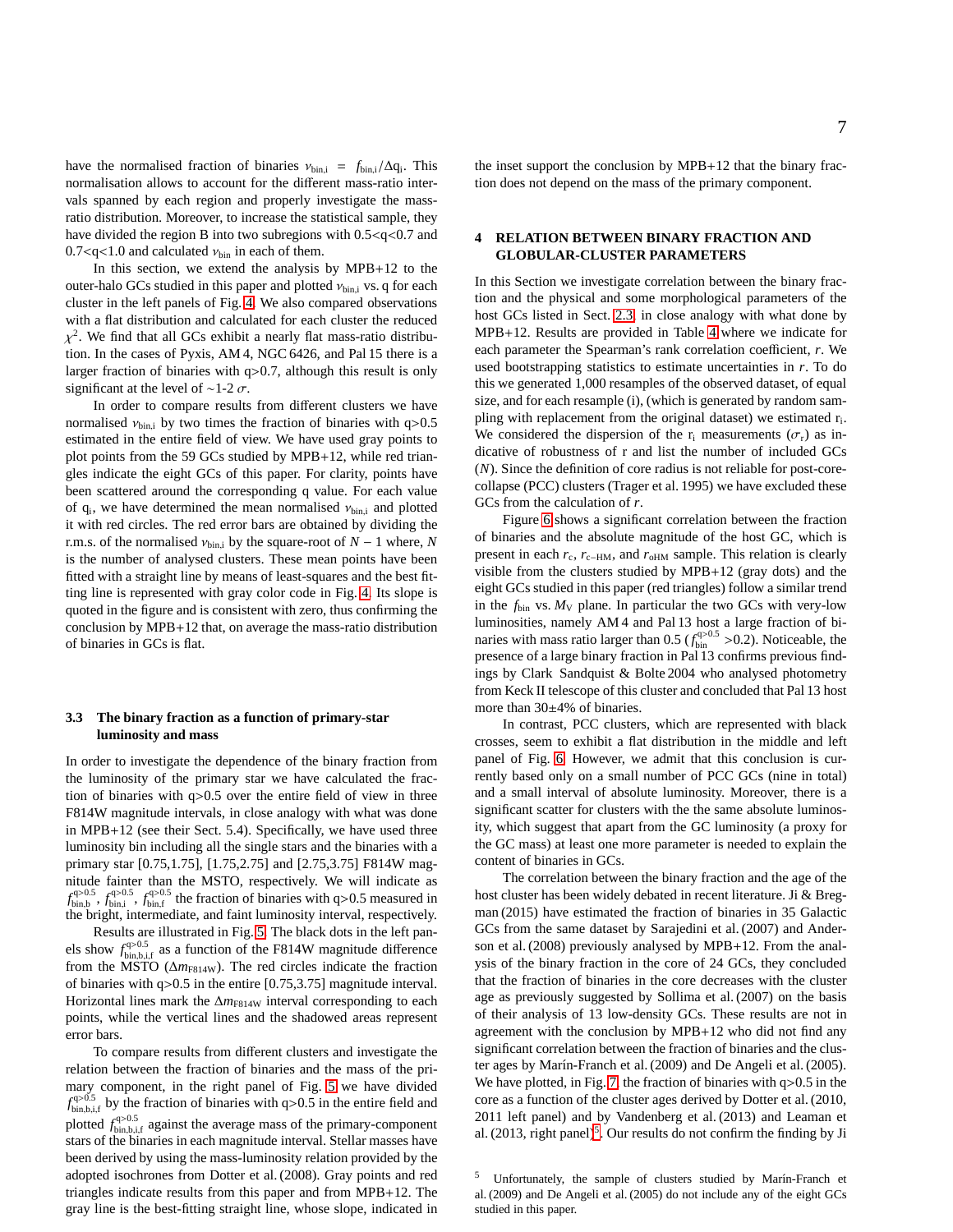

<span id="page-7-0"></span>**Figure 4.** *Left panels:* Mass ratio distribution of binaries in the WFC/ACS or WFC3/UVIS field for the GCs studied in this paper. The normalised fraction of binaries in five mass-ratio intervals are represented with black circles, while red-open circles indicate the values of  $v_{\text{bin}}$  measured in two bins with 0.5<q $\leq$ 0.7 and 0.7<q<1.0. The mass-ratio interval corresponding to each point is plotted with horizontal segments, observational errors are represented with vertical bars and shadowed area. *Right panel:* Normalised fraction of binaries with q>0.5, ν<sub>bin</sub>, as a function of the mass ratio, q. The fraction of binaries have been calculated in five intervals of mass ratio, and in order to compare binaries in different clusters we have divided  $v_{\text{bin}}$  by two times  $f_{\text{BIN}}^{q>0.5}$ . Gray points and red triangles indicate the values obtained by MPB+12 and in this paper, respectively. The mean normalised binary fraction in each mass-ratio bin are plotted with red circles. The gray line is the best-fit line, whose slope is indicated in the inset.



<span id="page-7-1"></span>**Figure 5.** *Left panels:* Black points show the fraction of binaries with q>0.5, measured in three magnitude intervals in the ACS or UVIS field of view as a function of the F814W magnitude distance from the MS TO. The fraction of binaries with q>0.5 in the interval between 0.75 and 3.75 F814W below the MS TO is represented with red circles. Horizontal segments indicate the magnitude coverage corresponding to each point. *Right panel:* Fraction of binaries with  $q>0.5$  measured in three magnitude intervals, normalised to  $f_{\text{bin}}^{q>0.5}$  as a function of the mass of the primary component. Symbols are like in the left panel of Fig. [4.](#page-7-0)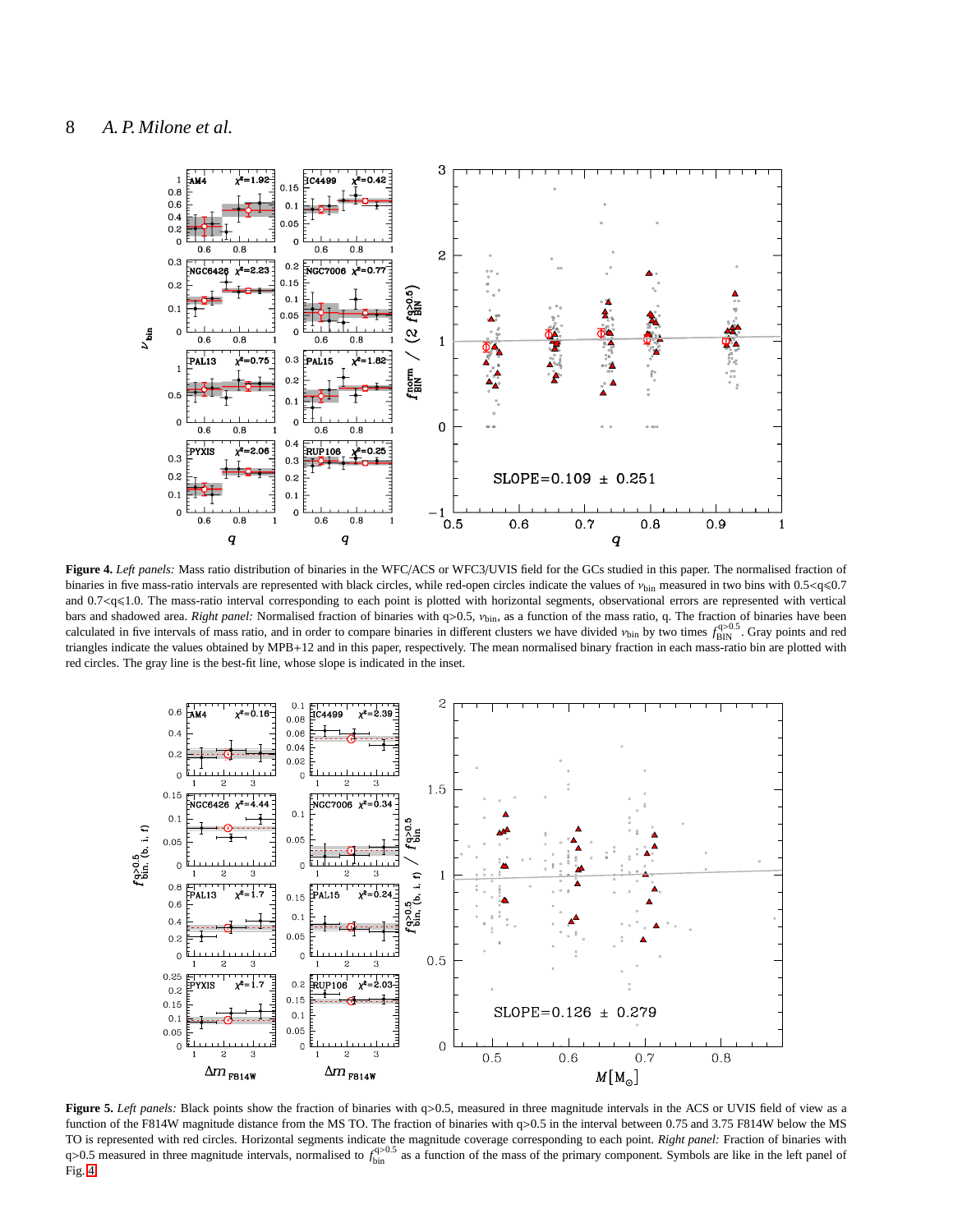

<span id="page-8-0"></span>**Figure 6.** Fraction of binaries with q>0.5 as a function of the absolute magnitude for stars in the  $r_c$  (left),  $r_{c-HM}$  (middle), and  $r_{\text{oHM}}$  sample (right). Gray dots and red triangles indicate clusters studied by MPB+12 and in this paper, respectively, while PCC clusters are marked with black crosses. The Spearman correlation coefficient, *r*, is indicated in each panel.

& Bregman, indeed, as quoted in each panel, the Spearman's rank correlation coefficient is  $r \sim -0.1$  for ages by Dotter et al. (2011) and *r* ∼ −0.4 when ages from Vandenberg, Leaman and collaborators are used. Such difference, is in part due to the fact that the latter age compilation includes less clusters than those analysed by Dotter et al. (2010, 2011). Similarly, the disagreement between our conclusions and those by Ji & Bregman (2015) could be due to the fact that some old clusters like E 3, AM 4 or Pal 13 with large binary fractions are not included in the sample analysed by Ji & Bregman.

Although binaries have been considered as a candidate second-parameter to explain the HB morphology in GCs (e.g. Napiwotzki et al. 2004; Lei et al. 2014), MPB+12 did not find any significant relation between the fraction of binaries and the HB parameters that they have analysed. These include the HB morphology index (HBR, from Mackey & van den Bergh 2005), the median color difference between the HB and the RGB, ∆(V−I), from Dotter et al. 2010), and the temperature of the hottest HB star ( $T_{\text{eff,HB}}$ , from Recio-Blanco et al. 2006). When we extend the analysis to the GCs studied in this paper, we confirm the lack of a significant correlation between the fraction of binaries and HBR. Unfortunately, there are no estimates of  $T_{\text{eff,HB}}$  and  $\Delta(V-I)$  available the eight clusters analysed in this work. In addition to what has been done in MPB+12, we investigate the correlation between the binary fraction and the color distance between the reddest part of the HB and the RGB  $(L_1)$  and the color extension of the HB  $(L_2,$  from Milone et al. 2014). There is a very marginal  $f_{\text{bin}}$  vs. L<sub>1</sub> anticorrelation (r=−0.41) and some hint of anticorrelation between *f*bin and L<sup>2</sup>  $(r=-0.58)$ , although this latter correlation is expected given that L<sub>2</sub> correlates with the cluster absolute magnitude (Milone et al. 2014).

Finally, we note that there is no correlation between  $f_{\text{bin}}$  and the following parameters of the host cluster: [Fe/H], c,  $\rho_0$ , log( $\tau_c$ ),  $log(\tau_{hm})$ , e,  $R_{GC}$ , R,  $S_{RRLyrae}$ . The fraction of binaries anti-correlates with the central velocity dispersion, and there is a mild correlation with  $\mu_V$ . These are a consequence of the fact that the later two quantities correlates with  $M_V$ .

## **5 SUMMARY**

We have used archive images from UVIS/WFC3 and WFC/ACS to study the population of MS-MS binaries in eight GCs with distance from the Galactic center larger than ∼15 kpc. We have measured the fraction of binaries with high mass-ratio q>0.5 and extrapolated the fraction of binaries with q<0.5 in different regions. Specifically we have calculated the fraction of binaries in the entire field of view, within the core, in the region between the core and the half-mass radius, and outside the half-mass radius. We studied the radial and mass-ratio distribution of binaries and the distribution of binary systems as a function of the luminosity and the mass of the primary star. Moreover, we have investigated monovariate relations between the fraction of binaries and the main parameters of the host GC. This work thus extends the analysis by MPB+12 who have investigated binaries in 59 Galactic GCs by using the same method.

We found that the binary fraction varies from one cluster to another and changes, within the same cluster, when different regions at different radial distances are analysed. As an example, the fraction of binaries with q>0.5 ranges from ∼0.38, in the core of Pal 13 to ∼0.03 outside the half-mass radius of NGC 7006.

Our investigation of the radial distribution supports the conclusion by MPB+12 that the binary fraction in GCs, when normalised to the core binaries follow a common radial trend. Specifically, by combining results from this paper and from MPB+12, we find that the binary fraction is maximum in the innermost cluster regions, drops by approximately a factor of two, at a distance of two core radii and approach its minimum of ∼20% at larger radial distances of about five core radii. We find that, when results from all the clusters are studied together, both the average mass-ratio distribution and the average distribution of binaries with respect to the mass of primary stars are flat.

Our sample includes two very-low luminosity clusters, AM 4 and Pal 13, with  $M_V > -4$  which exhibit both a very high binary fraction ( $f_{\text{bin}}^{q>0.5}$  >∼0.2). The fraction of binaries decreases in GCs with brighter absolute luminosities, thus confirming the correlation between  $f_{\text{bin}}$  and  $M_{\text{V}}$  from MPB+12.

In this context, it is worth mentioning the work by Fadely et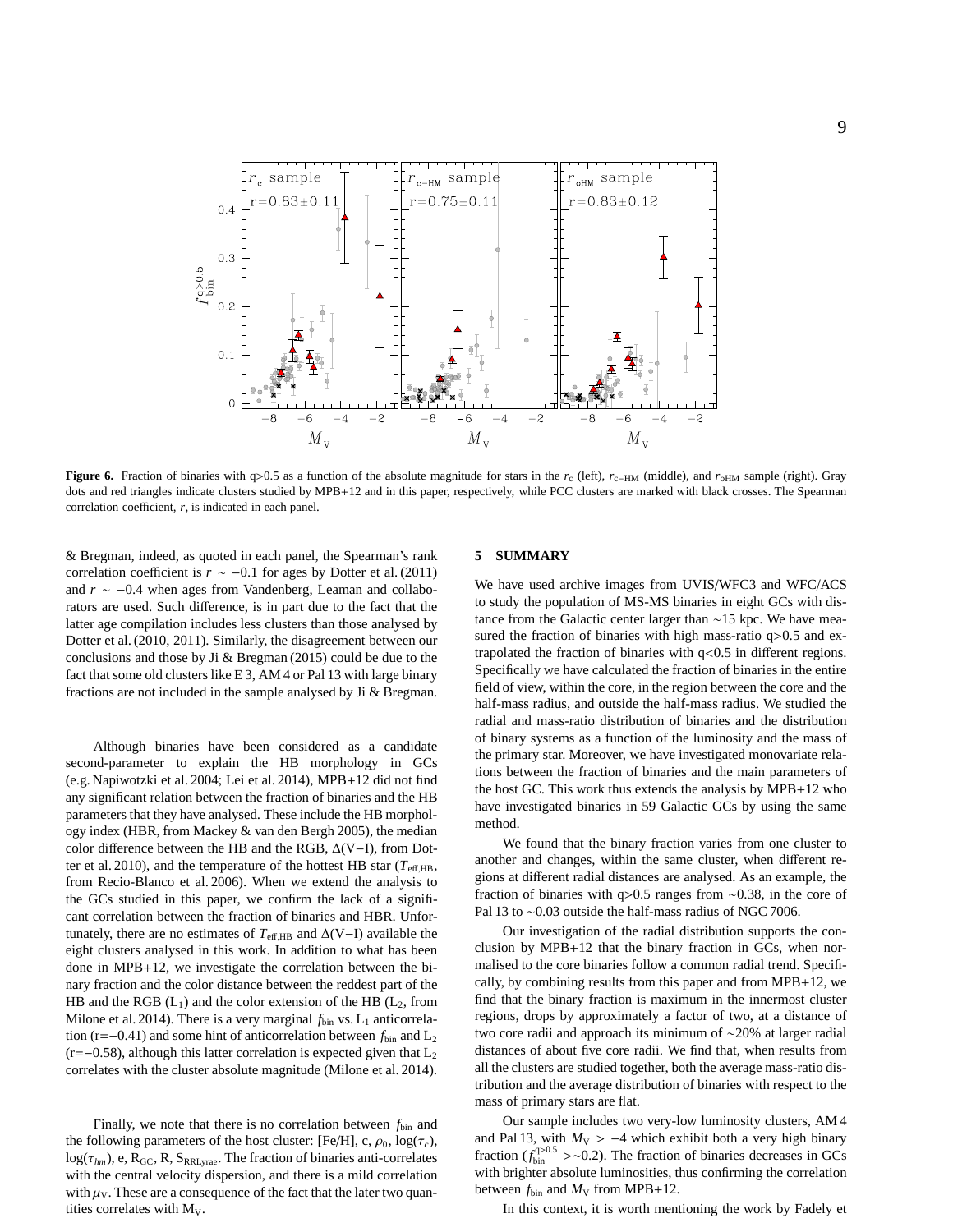## 10 *A. P. Milone et al.*



<span id="page-9-0"></span>**Figure 7.** Fraction of binaries with q>0.5 in the core as a function of the ages of the host cluster. The ages used in the left- and right panel are from Dotter et al. (2010, 2011) and from VandenBerg et al. (2013) and Leaman et al. (2013), respectively.

Table 2. Spearman's rank correlation coefficients indicating the statistical dependence between the fraction of binaries with q>0.5 and several parameters of the host GCs for *r<sub>c</sub>*, *r<sub>c−HM</sub>*, and *r<sub>oHM</sub>* sample. The uncertainty of *r* measurements, and the numbers of analysed GCs (N<sub>CL</sub>) are also listed.

| Parameter             | $r_{c}$          | $r_{c-HM}$ |                 | $r_{\text{oHM}}$ |                  |                 |
|-----------------------|------------------|------------|-----------------|------------------|------------------|-----------------|
|                       | r                | $N_{CL}$   | r               | $N_{\text{CL}}$  | r                | $N_{\text{CL}}$ |
| $M_{\rm V}$           | $0.83 \pm 0.11$  | 46         | $0.75 \pm 0.11$ | 46               | $0.83 \pm 0.11$  | 48              |
| Age[D10,D11]          | $-0.12\pm0.16$   | 43         | $-0.25\pm0.15$  | 43               | $-0.04+0.16$     | 46              |
| Age[V13,L13]          | $-0.39+0.16$     | 37         | $-0.45\pm0.12$  | 41               | $-0.22 \pm 0.17$ | 37              |
| [Fe/H]                | $0.25 \pm 0.13$  | 46         | $0.17+0.15$     | 46               | $-0.08\pm0.15$   | 48              |
| $R_{GC}$              | $0.36 \pm 0.13$  | 46         | $0.31 \pm 0.13$ | 46               | $0.52 \pm 0.11$  | 48              |
| $\sigma$ <sub>V</sub> | $-0.70\pm0.14$   | 21         | $-0.68\pm0.12$  | 25               | $-0.78 \pm 0.08$ | 24              |
| $\mathcal{C}$         | $-0.19\pm0.17$   | 45         | $-0.37+0.16$    | 46               | $-0.57+0.12$     | 47              |
| $\mu$ <sub>V</sub>    | $0.52 \pm 0.13$  | 45         | $0.71 \pm 0.09$ | 46               | $0.85 \pm 0.05$  | 47              |
| $\rho_0$              | $-0.29 \pm 0.15$ | 45         | $-0.50+0.13$    | 46               | $-0.77 + 0.07$   | 47              |
| $log(\tau_c)$         | $-0.10\pm0.15$   | 45         | $0.19 \pm 0.17$ | 46               | $0.36 \pm 0.15$  | 47              |
| $log(\tau_{hm})$      | $-0.40\pm0.14$   | 45         | $-0.16+0.16$    | 46               | $0.01 + 0.17$    | 47              |
| <b>HBR</b>            | $-0.44\pm0.11$   | 44         | $-0.34\pm0.14$  | 45               | $-0.18+0.16$     | 44              |
| $\Delta(V-I)$         | $-0.52\pm0.13$   | 41         | $-0.40\pm0.14$  | 43               | $-0.18+0.17$     | 44              |
| L1                    | $-0.41 \pm 0.13$ | 41         | $-0.26\pm0.14$  | 43               | $0.06 \pm 0.17$  | 44              |
| L2                    | $-0.58 \pm 0.11$ | 41         | $-0.45+0.13$    | 43               | $-0.57+0.12$     | 44              |
| $\boldsymbol{e}$      | $0.35 \pm 0.18$  | 34         | $0.25 \pm 0.18$ | 39               | $0.17 \pm 0.17$  | 36              |
| R                     | $-0.13 \pm 0.26$ | 16         | $-0.54\pm0.15$  | 21               | $-0.36\pm0.25$   | 21              |
| SRR Lyrae             | $-0.04\pm0.16$   | 43         | $-0.13\pm0.14$  | 46               | $0.01 \pm 0.15$  | 45              |

al. (2011) who studied the ultra faint ( $M_V = 0.0 \pm 0.8$ ) star cluster Segue 3 in the outer halo and detected only one spectroscopic binary over 32 analysed stars. This results could suggest that Segue 3 hosts a small binary fraction, in contrast with what observed for the low-luminosity clusters AM 4, Pal 13, and E 3. The so-called class of ultra-faint clusters with  $M_V > -1.0$  includes a small but increasing number of objects (e.g. Koposov et al. 2007; Muñoz et al. 2012; Balbinot et al. 2013; Kim & Jerjen 2015; Kim et al. 2015) but unfortunately their population of binary systems is still poorly known. The determination of the binary fraction in these object is mandatory to firmly establish if the anticorrelation between the absolute luminosity and the binary fraction is still valid for  $M_V > -1.0$ .

sion of the HB,  $L_2$ , and mildly correlates with  $\mu<sub>V</sub>$ , indeed these quantities are related with the absolute luminosity. We have investigated monovariate relations between the fraction of binaries and other parameters of the host GCs and did not find any significant correlation with metallicity, age, central concentration, central luminosity density, core and median relaxation time, ellipticity, distance from the Galactic center, R parameter, frequency of RR Lyrae, HB ratio,  $m_{F606W} - m_{F814W}$  color distance from the reddest part of the HB and the RGB, L1.

Interestingly, PCC clusters seem to not follow this relation, although the small number of available clusters prevent us from any strong conclusion. As expected, the binary fraction also anticorrelates with the central velocity dispersion and and the color exten-

## **ACKNOWLEDGMENTS**

We are grateful to the referee for useful suggestions that have improved the quality of this manuscript. We thank Ryan Goldsbury for the values for the cluster centers used in the paper, and Jay Anderson who have provided the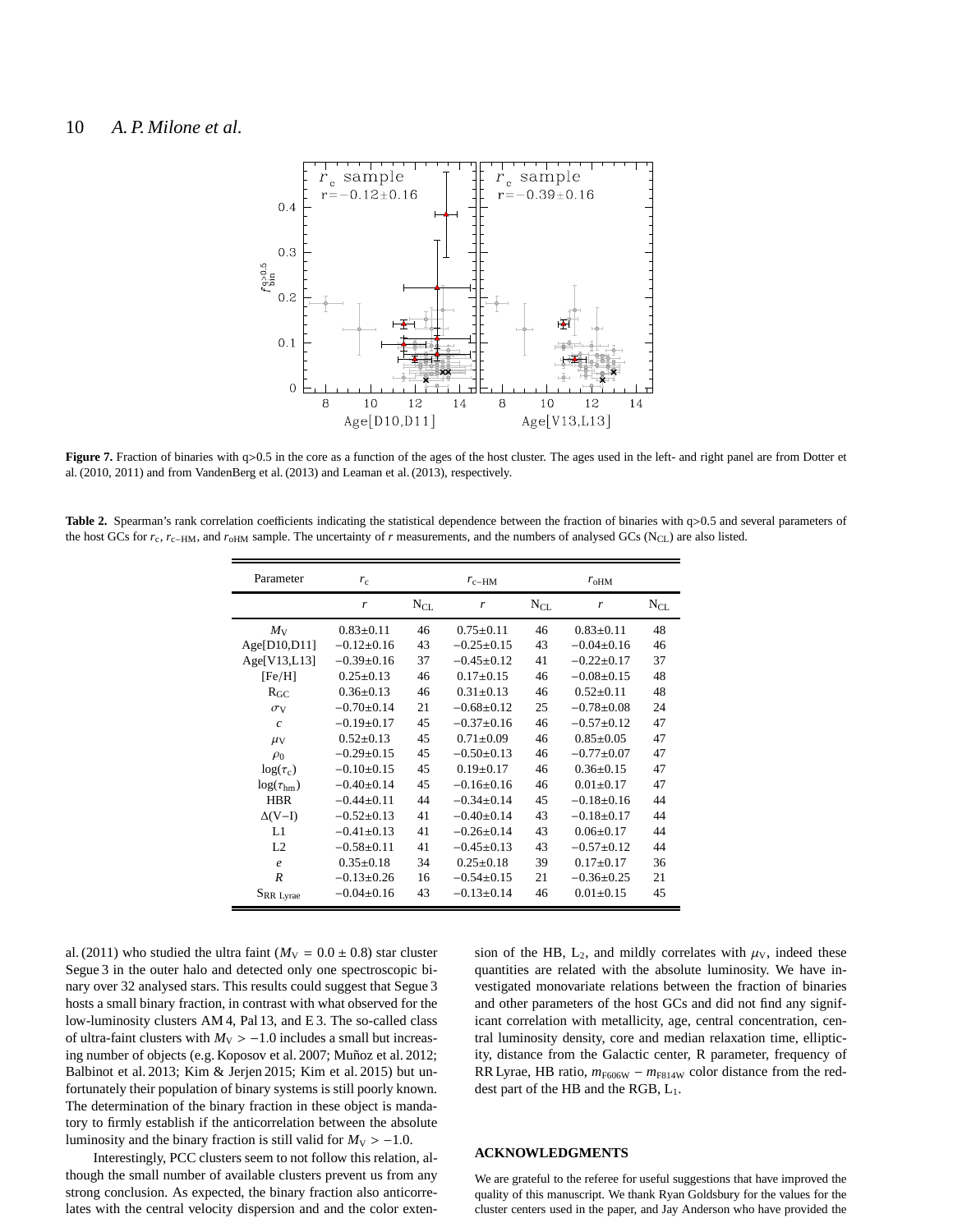

<span id="page-10-0"></span>**Figure 8.** Fraction of binaries with q>0.5 in the core as a function of some parameters of their host GCs. From the top-left: metallicity, age, central velocity dispersion, King-model central concentration, central surface brightness, central luminosity density, logarithm of core relaxation time, logarithm of median relaxation time, ellipticity, distance from the Galactic center, R parameter, frequency of RR Lyrae, HB ratio, *m*F606W − *m*F814W color distance from the reddest part of the HB and the RGB,  $m_{F606W} - m_{F814W}$  color extension of the HB. Symbols are the same as in Fig. [6.](#page-8-0)

software for astrometry and photometry. APM and HJ acknowledge support by the Australian Research Council through Discovery Early Career Researcher Award DE150101816 and Discovery Project grant DP150100862.

## **REFERENCES**

- Anderson, J., & King, I. R. 2006, Instrument Science Report ACS 2006- 01, 34 pages, 1
- Anderson, J., Sarajedini, A., Bedin, L. R., et al. 2008, AJ, 135, 2055
- Anderson, J., & Bedin, L. R. 2010, PASP, 122, 1035
- Balbinot, E., Santiago, B. X., da Costa, L., et al. 2013, ApJ, 767, 101
- Bedin, L. R., Cassisi, S., Castelli, F., et al. 2005, MNRAS, 357, 1038 Bellazzini, M., Fusi Pecci, F., Messineo, M., Monaco, L., & Rood, R. T. 2002, AJ, 123, 1509
- Bellini, A., Anderson, J., & Bedin, L. R. 2011, PASP, 123, 622
- Bolte, M. 1992, ApJS, 82, 145
- Carretta, E., Bragaglia, A., Gratton, R. G., et al. 2009, A&A, 505, 117
- Clark, L. L., Sandquist, E. L., & Bolte, M. 2004, AJ, 128, 3019 De Angeli, F., Piotto, G., Cassisi, S., et al. 2005, AJ, 130, 116 Dotter, A., Chaboyer, B., Jevremović, D., et al. 2008, ApJS, 178, 89 Dotter, A., Sarajedini, A., Anderson, J., et al. 2010, ApJ, 708, 698 Dotter, A., Sarajedini, A., & Anderson, J. 2011, ApJ, 738, 74 Fadely, R., Willman, B., Geha, M., et al. 2011, AJ, 142, 88 Girardi, L., Groenewegen, M. A. T., Hatziminaoglou, E., & da Costa, L. 2005, A&A, 436, 895 Goldsbury, R., Richer, H. B., Anderson, J., et al. 2010, AJ, 140, 1830 Hamren, K. M., Smith, G. H., Guhathakurta, P., et al. 2013, AJ, 146, 116 Ji, J., & Bregman, J. N. 2013, ApJ, 768, 158 Ji, J., & Bregman, J. N. 2015, [arXiv:1505.00016](http://arxiv.org/abs/1505.00016) Kim, D., & Jerjen, H. 2015, ApJ, 799, 73 Kim, D., Jerjen, H., Milone, A. P., Mackey, D., & Da Costa, G. S. 2015, ApJ, 803, 63 King, I. 1962, AJ, 67, 471
- Koposov, S., de Jong, J. T. A., Belokurov, V., et al. 2007, ApJ, 669, 337 Kroupa, P. 2002, Science, 295, 82